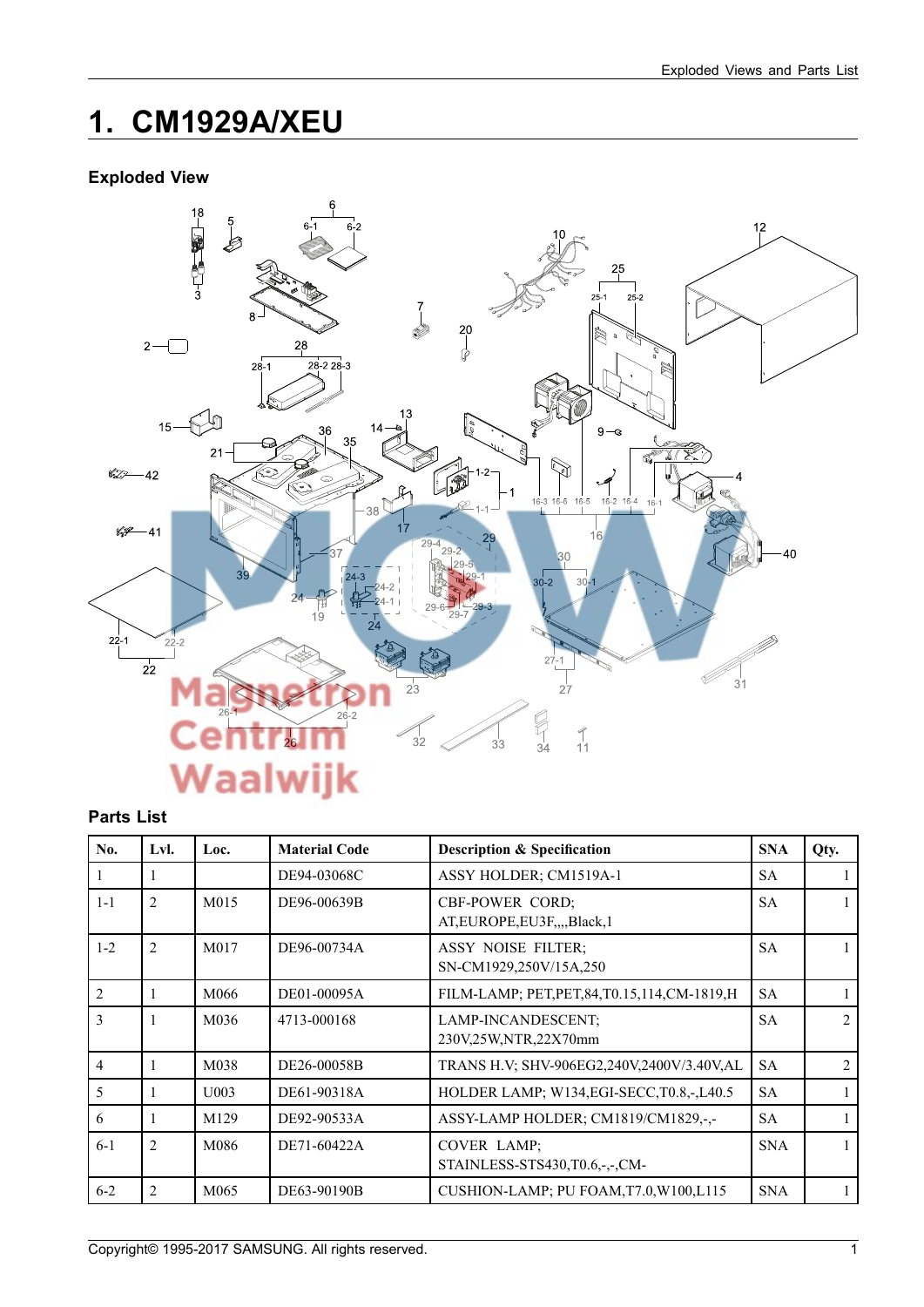| No.              | Lvl.           | Loc.             | <b>Material Code</b> | <b>Description &amp; Specification</b>             | <b>SNA</b> | Qty.           |
|------------------|----------------|------------------|----------------------|----------------------------------------------------|------------|----------------|
| $\boldsymbol{7}$ | 1              | M052             | DE73-90027A          | CORE-FERRITE; T13.8, NI-ZN, BNF-14(K150), L2       | <b>SNA</b> | $\overline{2}$ |
| $\,8\,$          | 1              | R066             | DE61-50520A          | BRACKET PCB; EGI-SECC, T0.8, CM-1819               | <b>SA</b>  | $\mathbf{1}$   |
| $\overline{9}$   | $\mathbf{1}$   | M011             | DE61-50541A          | BRACKET EARTH; EGI-SECC,T1,W15,L8                  | <b>SNA</b> | $\mathbf{1}$   |
| 10               | $\overline{2}$ | W002             | DE96-00503A          | ASSY WIRE HARNESS-A; Heavy<br>COmmercial, 230      | <b>SA</b>  | $\mathbf{1}$   |
| 11               | $\mathbf{1}$   | M126             | DE63-90064B          | CUSHION; PU FOAM, T5X10X50                         | <b>SNA</b> | $\mathbf{1}$   |
| 12               | $\mathbf{1}$   | M001             | DE70-30123A          | PANEL OUTER; CM1919/XEU, STS430, T0.6              | <b>SA</b>  | $\mathbf{1}$   |
| 13               | $\mathbf{1}$   | P046             | DE72-50088A          | DUCT FAN; CM-1819, ALCOT, T0.5                     | <b>SA</b>  | $\mathbf{1}$   |
| 14               | $\mathbf{1}$   | M029             | DE47-20017A          | THERMOSTAT;<br>125/250V,15/7.5A,150,60,NORMA       | <b>SA</b>  | $\mathbf{1}$   |
| 15               | $\mathbf{1}$   | P047             | DE72-50090A          | DUCT-MGT/L; CM-1819, EGI-SECC, T0.5                | <b>SA</b>  | $\mathbf{1}$   |
| 16               | $\mathbf{1}$   | M020             | DE91-50093T          | ASSY MOTOR FAN;<br>CM1919/1929,-,240V,-,COMM       | <b>SA</b>  | $\mathbf{1}$   |
| $16-1$           | $\overline{2}$ | M039             | 2501-001284          | C-OIL HIGH VOLTAGE; 1100nF,2100V,BK,34x54          | <b>SA</b>  | $\overline{2}$ |
| $16-2$           | $\overline{2}$ | M527             | DE59-00002A          | DIODE-H.V;<br>MWO,2CL4512H/CL04-12A,500mA,12       | <b>SA</b>  | $\overline{2}$ |
| $16-3$           | $\overline{2}$ | M112             | DE61-30189A          | <b>SUPPORT-FAN-MOUNT;</b><br>EGI-SECC, T1, CM-1819 | <b>SA</b>  | $\mathbf{1}$   |
| $16 - 4$         | $\overline{2}$ | M040             | DE61-00421A          | BRACKET-HVC; CM1829,EGI-SECC,T0.5                  | <b>SNA</b> | $\overline{2}$ |
| $16 - 5$         | $\overline{2}$ | M024             | DE31-10180A          | MOTOR AC VENTILATION;<br>SMV-1829EA, 2, 240V, 5    | <b>SNA</b> | $\mathbf{1}$   |
| 16-6             | $\sqrt{2}$     |                  | 2301-001910          | C-FILM, LEAD; 1.5, -25to+85, 450V, 5%, 37x15       | <b>SNA</b> | $\mathbf{1}$   |
| 17               | $\mathbf{1}$   | P048             | DE72-50089A          | DUCT-MGT/R; CM-1819, EGI-SECC, T0.5                | <b>SA</b>  | $\mathbf{1}$   |
| $18\,$           | $\mathbf{1}$   | M102             | DE47-40029A          | LAMP SOCKET; 250V,2A,PBT,E14,1,Snap in fi          | <b>SA</b>  | $\overline{2}$ |
| 19               | $\mathbf{1}$   | M078             | DE69-90054A          | CLIP-STIRRER; 5mm, TEFLON-PFA, CM1819/29           | SA         | 6              |
| $20\,$           | $\mathbf{1}$   | M058             | 6502-001056          | CABLE CLAMP;<br>DAWH-2NC,ID18.5,NYLON6/6,NTR       | <b>SNA</b> | $\overline{2}$ |
| 21               | $\mathbf{1}$   | M049             | DE31-10164B          | MOTOR AC DRIVE;<br>M2CK34A709-H(B),8,120V,60       | <b>SA</b>  | $\overline{2}$ |
| $22\,$           | $\mathbf{1}$   | <b>T002</b>      | DE97-00319B          | ASSY-TRAY CERAMIC;<br>CM1929A/XEU,MWO-COMMER       | <b>SA</b>  | $\mathbf{1}$   |
| $22 - 1$         | $\overline{2}$ | <b>T002</b>      | DE74-20116A          | TRAY; GLASS, T3.0, CM-1819                         | <b>SNA</b> | $\mathbf{1}$   |
| $22 - 2$         | $\overline{2}$ | T108             | DE61-00170A          | FOOT-TRAY; CM1049, URETHAN, WHT                    | <b>SNA</b> | $\overline{4}$ |
| 23               | $\mathbf{1}$   | M035             | OM75P-20-ESRN        | MGT; MGT                                           |            | $\overline{2}$ |
| 24               | $\mathbf{1}$   | P001             | DE92-90515A          | ASSY STIRRER; CM-1819/CM-1829,-                    | <b>SA</b>  | $\sqrt{2}$     |
| $24 - 1$         | $\overline{2}$ | P321             | DE61-90319A          | HOLDER-STIRR TEFLON; TEFLON, 20G                   | <b>SNA</b> | $\mathbf{1}$   |
| $24 - 2$         | $\overline{2}$ | P182             | DE31-30035A          | FAN-STIRRER; CM1819, Al, 25*108, T1.2              | <b>SNA</b> | $\mathbf{1}$   |
| $24 - 3$         | $\overline{2}$ | P251             | DE72-80068A          | SHAFT-STIRRER; Commercial, Al, L45, 18, CM-18      | <b>SNA</b> | $\mathbf{1}$   |
| 25               | $\mathbf{1}$   | P074             | DE92-90514A          | ASSY-BACK COVER; CM-1819,-,CM-1829,                | <b>SA</b>  | $\mathbf{1}$   |
| $25 - 1$         | $\overline{2}$ | P186             | DE71-60421A          | COVER BACK;<br>EGI-SECC, T0.6, W481.8, L363.9, C   | <b>SNA</b> | $\mathbf{1}$   |
| $25 - 2$         | $\overline{2}$ | P026             | DE72-50087A          | DUCT-EXHAUST; ALCOAT-SA1C,T0.6                     | <b>SA</b>  | $\overline{3}$ |
| 26               | $\mathbf{1}$   | C <sub>165</sub> | DE97-00562A          | ASSY COVER PANEL; CM1019, PP+SGL,-,-               | <b>SA</b>  | $\mathbf{1}$   |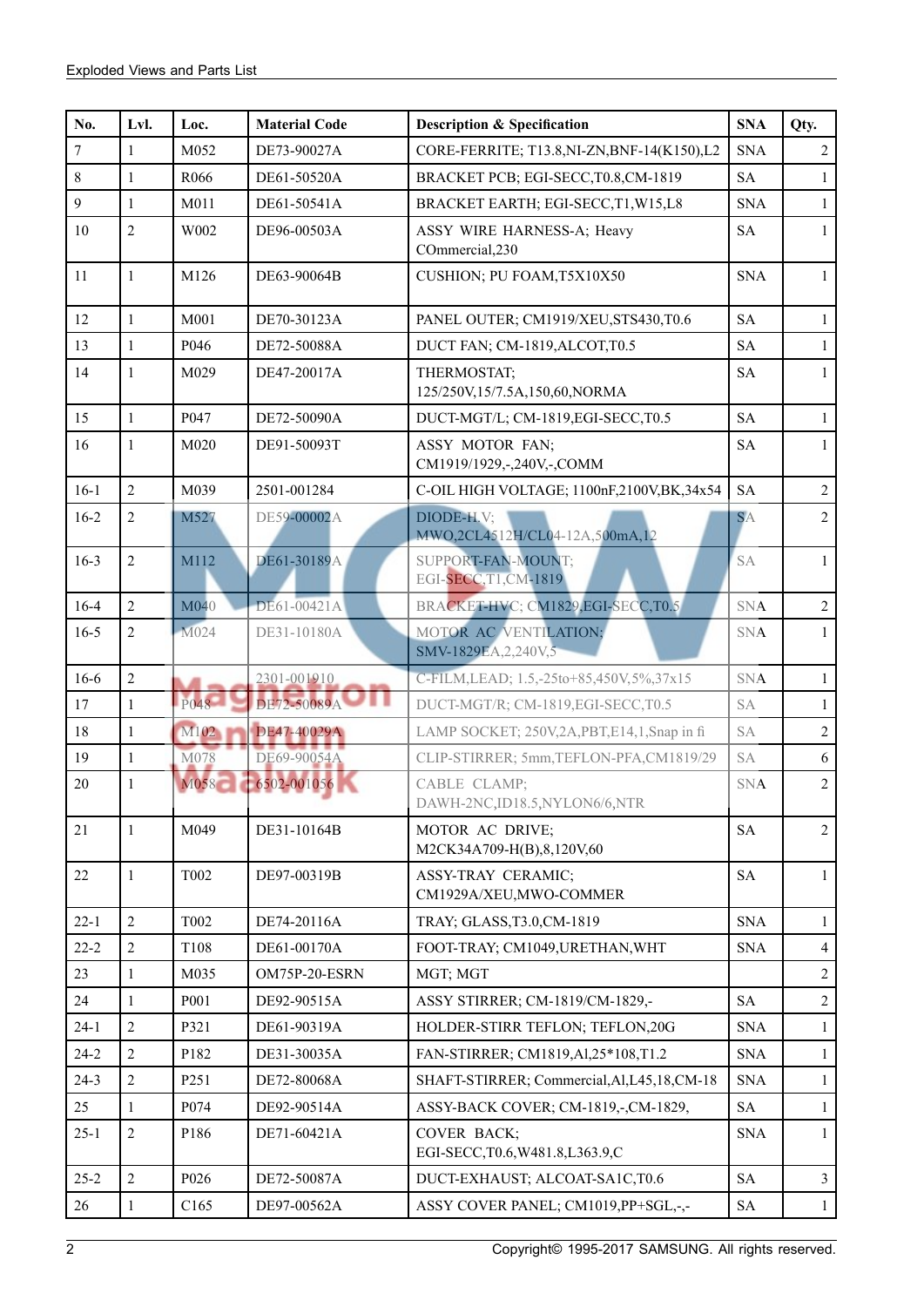| No.      | Lvl.           | Loc.             | <b>Material Code</b> | <b>Description &amp; Specification</b>                  | <b>SNA</b>          | Qty.           |
|----------|----------------|------------------|----------------------|---------------------------------------------------------|---------------------|----------------|
| $26-1$   | $\overline{2}$ | M087             | DE63-00315A          | COVER STIRRER; CM1019, PP, NATUA                        | <b>SNA</b>          |                |
| $26 - 2$ | $\overline{2}$ | M051             | DE63-00324A          | COVER-CEILING; CM1019, MICA<br>SHEET, T1, W234, 1       | SNA                 |                |
| 27       | $\mathbf{1}$   | M425             | DE92-90516B          | ASSY BRACKET FILTER; CM1819,-,-,-                       | <b>SA</b>           | $\mathbf{1}$   |
| $27-1$   | $\overline{2}$ | P003             | DE61-50521B          | <b>BRACKET-FILTER;</b><br>CM1819, STAINLESS-STS430, T   | <b>SNA</b>          | $\mathbf{1}$   |
| 28       | $\mathbf{1}$   |                  | DE92-90519B          | ASSY DUCT AIR;<br>CM1929B,COMMERCIAL,STSS430            | <b>SNA</b>          | $\mathbf{1}$   |
| $28-1$   | $\overline{2}$ | M440             | DE47-20008A          | THERMOSTAT;<br>125/250V,15A/10A,100,60,NORMA            | <b>SA</b>           | $\mathbf{1}$   |
| $28-2$   | $\overline{2}$ |                  | DE72-50091B          | DUCT AIR;<br>CM1929B,COMMERCIAL,STS430,T0.4             | <b>SNA</b>          | $\mathbf{1}$   |
| $28-3$   | $\overline{2}$ | P021             | DE63-00008M          | <b>CUSHION SPONGE; PUR</b><br>FOAM, PUT-FOAM, T2, W8, L | <b>SNA</b>          | $\mathbf{1}$   |
| 29       | $\overline{2}$ | <b>B022</b>      | DE93-20097E          | ASSY BODY LATCH; CM1819/1829, EUROPE                    | <b>SA</b>           | $\mathbf{1}$   |
| $29-1$   | $\overline{3}$ | S0021            | 3405-001055          | SWITCH-MICRO;<br>125/250VAC, 16A, 200gf, SPST-N         | <b>SC</b>           | $\overline{2}$ |
| $29-2$   | $\overline{3}$ | <b>B048</b>      | 3405-001034          | SWITCH-MICRO;<br>125/250VAC, 16A, 200gf, SPST-N         | <b>SA</b>           | 1              |
| $29 - 3$ | $\overline{3}$ | <b>B005</b>      | DE61-00066A          | SPRING-Q; CM1819/1829, MSWR-SWRM, PI0.8                 | <b>SNA</b>          | 1              |
| $29-4$   | $\overline{3}$ | <b>B</b> 077     | DE66-40062A          | LATCH BODY; CM-1819, PBT, NATURAL                       | <b>SA</b>           | $\mathbf{1}$   |
| $29-5$   | $\overline{3}$ | <b>B012</b>      | DE66-90107A          | LEVER SWITCH;<br>PBT+GF,VB-5050G,NATURAL                | <b>SA</b>           | $\mathbf{1}$   |
| $29-6$   | $\overline{3}$ | <b>B013</b>      | DE66-90108A          | LEVER SWITCH;<br>PBT+GF,VB-5050G,NATURAL                | <b>SA</b>           | $\mathbf{1}$   |
| $29 - 7$ | $\overline{3}$ | <b>B046</b>      | 3405-001032          | SWITCH-MICRO;<br>125/250VAC, 16A, 200gf, SPDT, T        | <b>SA</b>           | $\overline{2}$ |
| 30       | $\overline{2}$ | M155             | DE93-10106C          | ASSY BASE PLATE; CM1819, SECC, -,-                      | <b>SA</b>           | $\mathbf{1}$   |
| $30-1$   | $\overline{3}$ | M048             | DE80-10113C          | BASE PLATE; CM1819, EGI-SECC, T1.0                      | <b>SNA</b>          | $\mathbf{1}$   |
| $30 - 2$ | 3              | P076             | DE61-50546A          | BRACKET-BASE; EGI-SECC,T1,W25,L34                       | <b>SNA</b>          | $\overline{2}$ |
| 31       | $\mathbf{1}$   | P <sub>073</sub> | DE61-50538A          | BRACKET-PLATE; EGI-SECC,T1                              | $\operatorname{SA}$ | 1              |
| 32       | $\mathbf{1}$   | P021             | DE63-00008K          | <b>CUSHION SPONGE; PUR</b><br>FOAM, PUT-FOAM, T2, W8, L | <b>SNA</b>          | $\mathbf{1}$   |
| 33       | $\mathbf{1}$   | P021             | DE63-00009T          | <b>CUSHION SPONGE; PUR</b><br>FOAM, T50, W8, L530, BLK  | <b>SNA</b>          | $\mathbf{1}$   |
| 34       | $\mathbf{1}$   | M056             | DE63-90062C          | CUSHION-HVT; NEOPRENE<br>RUBBER, T18, W30, L50          | <b>SA</b>           | $\overline{2}$ |
| 35       | $\overline{2}$ | M515             | DE92-90507A          | ASSY WAVE GUIDE; CM-1819,-,-,-                          | <b>SNA</b>          | $\overline{2}$ |
| 36       | $\overline{2}$ | Z780             | DE71-20261A          | CAVITY UP; STS430, T0.5, W467, L521.2                   | <b>SNA</b>          | $\mathbf{1}$   |
| 37       | $\overline{2}$ | M213             | DE71-20260A          | CAVITY MAIN; STS430,T0.5                                | <b>SNA</b>          | 1              |
| 38       | $\overline{2}$ | Z030             | DE71-20258A          | CAVITY BACK; STS304, T0.5, W314, L394                   | <b>SNA</b>          | $\mathbf{1}$   |
| 39       | $\overline{2}$ |                  | DE94-01333A          | ASSY CAVITY FRONT; COMMERCIAL, 1,-,-,-,-                | <b>SNA</b>          | 1              |
| 40       | $\mathbf{1}$   | M042             | DE91-70061A          | ASSY H.V.FUSE;<br>THV060T,5KV,800mA,SCREW,WH            | <b>SA</b>           | $\overline{2}$ |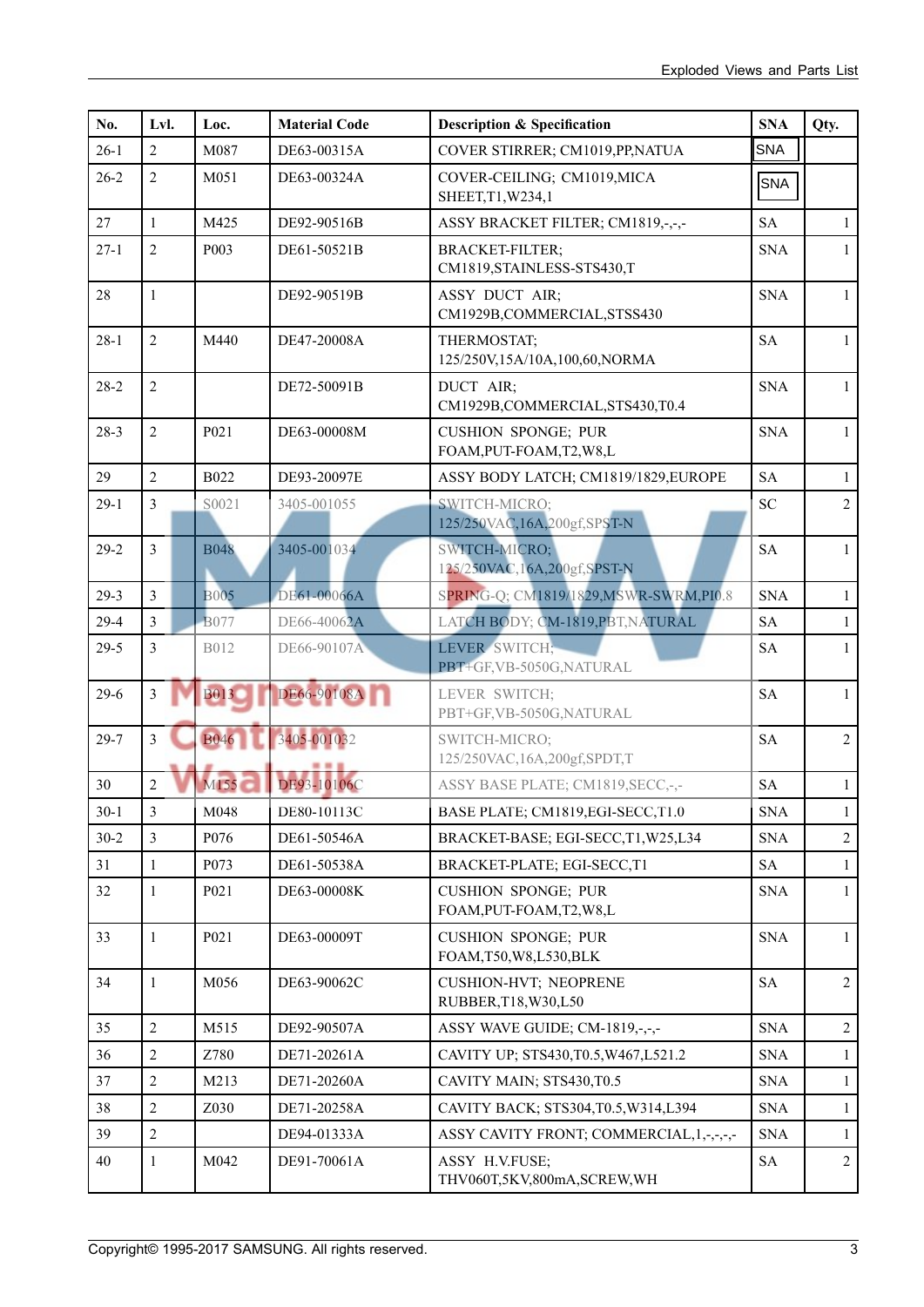| No. | Lvl. | LOC.             | <b>Material Code</b> | <b>Description &amp; Specification</b> | <b>SNA</b> | Oty. |
|-----|------|------------------|----------------------|----------------------------------------|------------|------|
| -41 | ∸    | Z <sub>122</sub> | DE61-50513B          | BRACKET-HINGE(U); EGI-SECC,T1          | <b>SNA</b> |      |
| 42  | ∠    | Z035             | DE61-50514B          | BRACKET-HINGE(L); EGI-SECC,T1,CM-1819  | <b>SNA</b> |      |

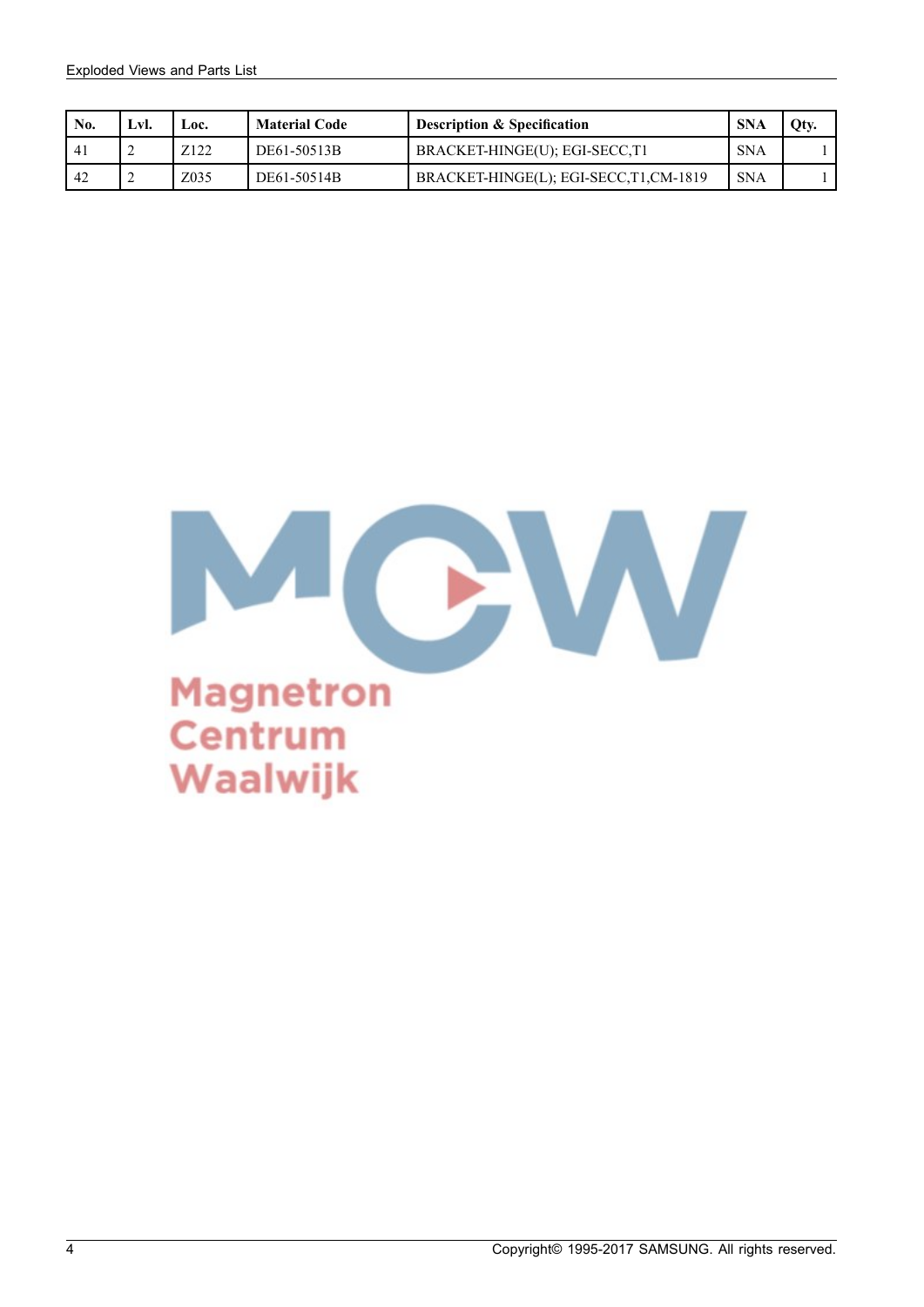## **2. Assy Door**

### **Exploded View**



### **Parts List**

| No.     | Lvl.           | Loc.              | <b>Material Code</b> | <b>Description &amp; Specification</b>                  | <b>SNA</b> | Qty.           |
|---------|----------------|-------------------|----------------------|---------------------------------------------------------|------------|----------------|
|         |                | D <sub>049</sub>  | DE94-01286D          | ASSY DOOR; CM1929, STS,-, 1850W                         | <b>SA</b>  |                |
| $1 - 1$ | $\overline{c}$ | D <sub>0</sub> 18 | DE60-60080A          | PIN-KEY; STS304,L23                                     | <b>SA</b>  | $\overline{c}$ |
| $1 - 2$ | $\overline{c}$ | D <sub>007</sub>  | DE61-70144A          | <b>SPRING-KEY:</b><br>HSWR-SWRH, PI1.0, OD6.5, L32.8, 2 | <b>SNA</b> | $\mathfrak{D}$ |
| $1 - 3$ | $\overline{2}$ | D <sub>0</sub> 19 | DE64-20123A          | HANDLE; CM-1819, ZN, -, -, -, -, CM-1819, -             | <b>SNA</b> |                |
| $1 - 4$ | $\overline{c}$ | D <sub>006</sub>  | DE64-40298A          | DOOR C; -, PP, -, -, -, -, -, -                         | <b>SNA</b> |                |
| $1 - 5$ | $\overline{c}$ | D <sub>021</sub>  | DE64-90145A          | DECORATION DOOR; CM-1819, ABS, -, GE<br><b>BLACK.K</b>  | <b>SNA</b> |                |
| $1-6$   | $\overline{2}$ | D <sub>0</sub> 22 | DE64-90146A          | <b>DECORATION COVER DOOR:</b><br>STAINLESS-STS430,C     | <b>SNA</b> |                |
| $1 - 7$ | $\overline{2}$ | D <sub>024</sub>  | DE67-20174N          | SCREEN DOOR; CM1929, GLASS, 3.2, 198.5, 364, 1          | <b>SNA</b> |                |
| $1 - 8$ | $\overline{c}$ | D <sub>026</sub>  | DE71-60433A          | COVER HANDLE; CM1929A, STS430, T0.5                     | <b>SNA</b> |                |
| $1-9$   | 2              | D <sub>004</sub>  | DE92-50132B          | ASSY DOOR E; CM-1819,-, BLK, COATING                    | <b>SNA</b> |                |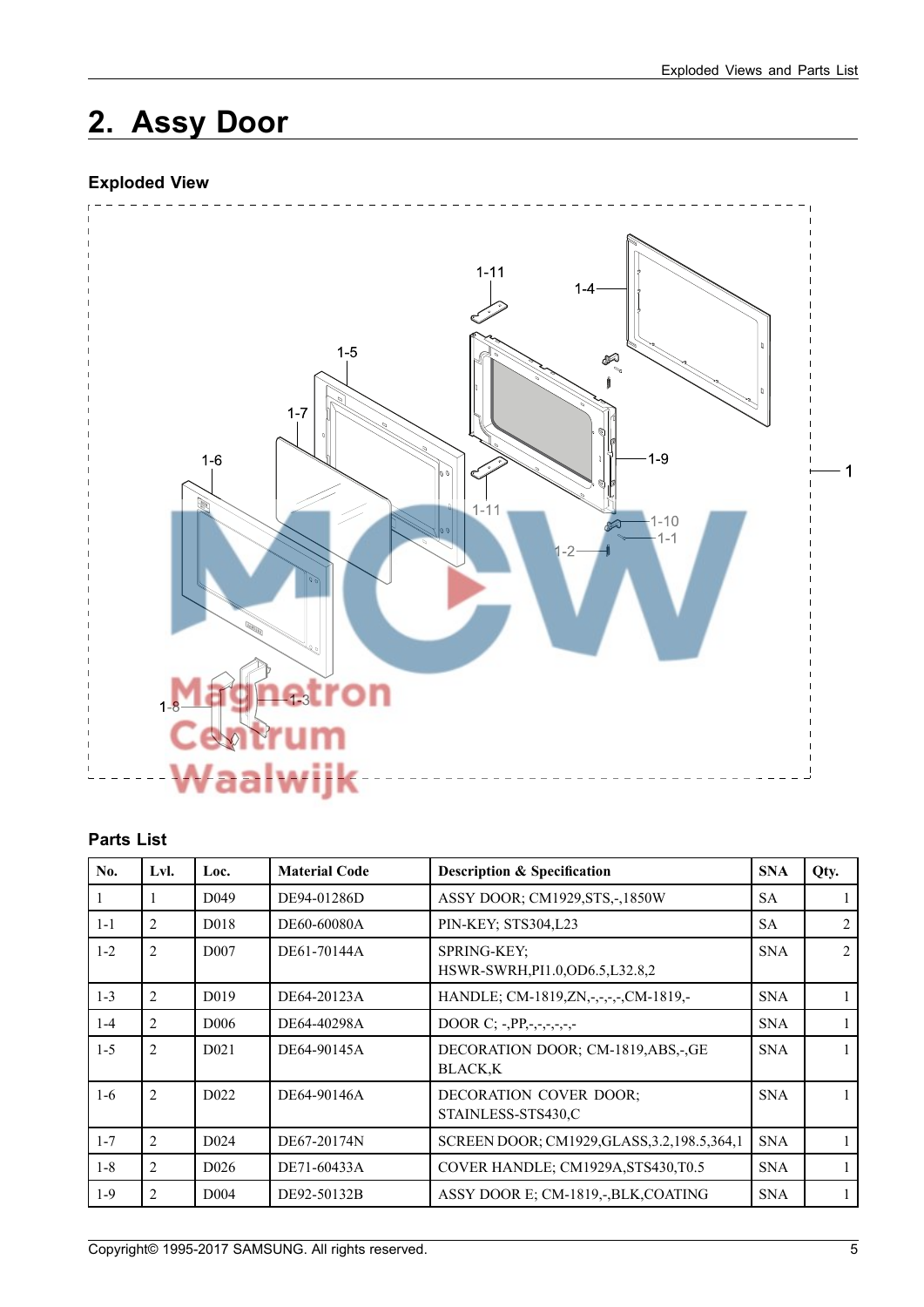| No.  | Lvl.           | Loc.              | <b>Material Code</b> | <b>Description &amp; Specification</b>       | <b>SNA</b> | Qty. |
|------|----------------|-------------------|----------------------|----------------------------------------------|------------|------|
| 1-10 | $\overline{2}$ | D <sub>0</sub> 11 | DE64-40296B          | DOOR-KEY: CMO COMMERCIAL.CR3C +<br>ZINC DIEC | <b>SA</b>  |      |
| 1-11 | $\sim$<br>∼    | D <sub>008</sub>  | DE61-80138A          | HINGE; EGI-SECC, T3.0, W24.5, L29.5          | <b>SA</b>  |      |

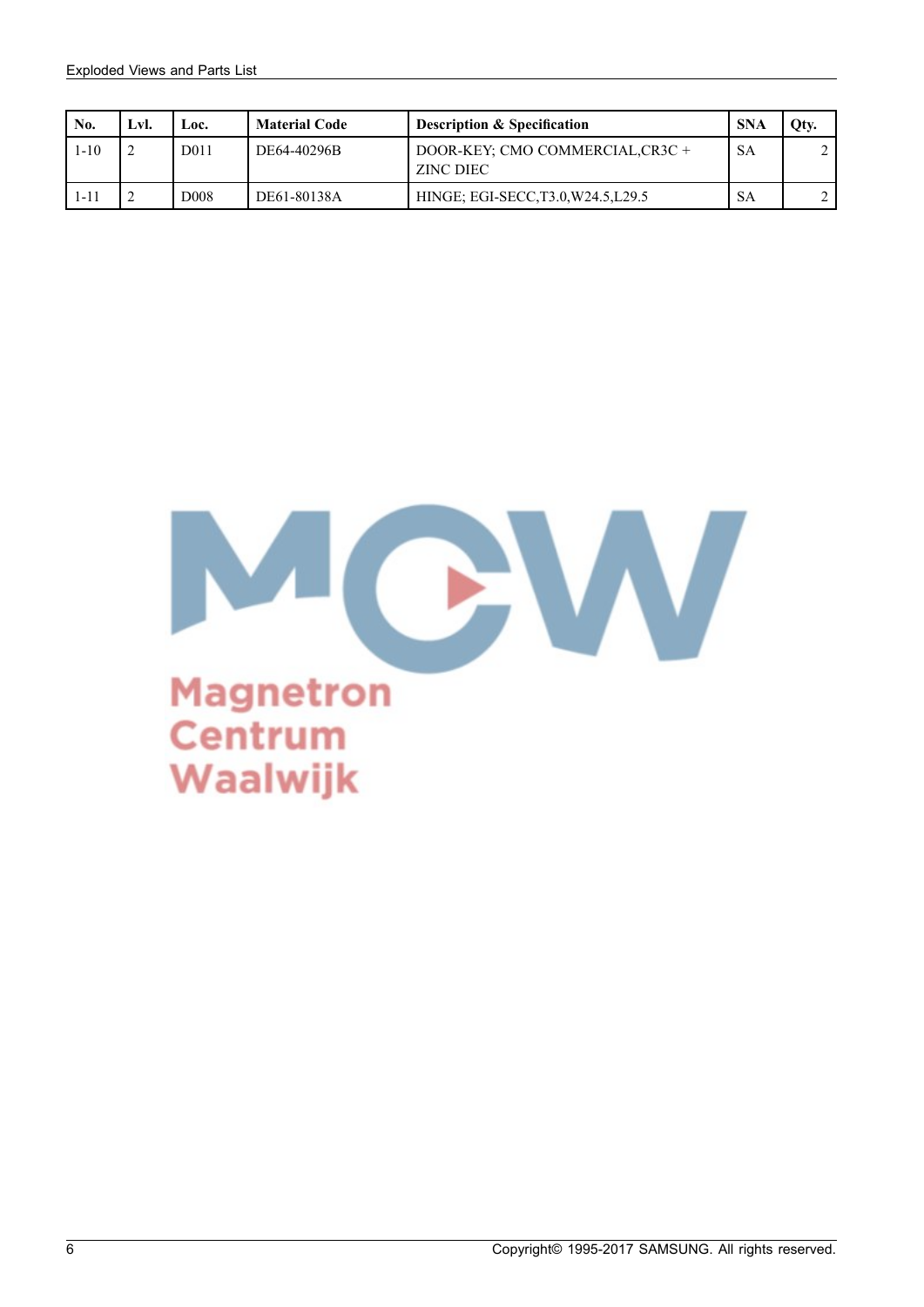## **3. Assy Control**

### **Exploded View**



# **Parts List Waalwijk**

| No.         | Lvl.           | Loc.              | <b>Material Code</b> | <b>Description &amp; Specification</b>                 | <b>SNA</b> | Qty. |
|-------------|----------------|-------------------|----------------------|--------------------------------------------------------|------------|------|
|             | 1              | C <sub>0</sub> 82 | DE94-02182J          | ASSY CONTROL BOX;<br>CM1929/XEF,230V50HZ,BLA           | <b>SNA</b> |      |
| $1 - 1$     | $\overline{2}$ | C <sub>001</sub>  | DE93-30529V          | <b>ASSY CONTROL PANEL;</b><br>CM1929, BLACK, STS, ABS, | <b>SA</b>  |      |
| $1 - 1 - 1$ | 3              | C <sub>009</sub>  | DE67-40161B          | WINDOW-DISPLAY; CM1929, PMMA, SMOG                     | <b>SA</b>  |      |
| $1 - 1 - 2$ | 3              | C <sub>020</sub>  | DE70-30125A          | PANEL BASE; CM1929, ABS, HB, HG-0760SR, GE<br>BL       | <b>SA</b>  |      |
| $1 - 1 - 3$ | 3              | C <sub>021</sub>  | DE71-60426A          | COVER PANEL; STAINLESS-STS430, T0.5,-,-                | <b>SA</b>  |      |
| $1 - 1 - 4$ | 3              | C <sub>022</sub>  | DE71-60428B          | COVER-PANEL(L/L); CM1019,ABS,-,-,-,-,-,-,              | <b>SA</b>  |      |
| $1 - 1 - 5$ | 3              | C <sub>023</sub>  | DE71-60429B          | COVER PARTITION-BACK; CM1019,ABS,-,-,-,                | <b>SA</b>  |      |
| $1 - 1 - 6$ | 3              | C <sub>019</sub>  | DE66-20212D          | BUTTON START; CM1529-1/XEU, ABS, GE<br>BLACK,0         | <b>SA</b>  |      |
| $1 - 1 - 7$ | 3              | C <sub>004</sub>  | DE34-00158C          | <b>SWITCH MEMBRANE:</b><br>CM1529-1/XEU, PET, 230V 50  | <b>SA</b>  |      |
| $1 - 2$     | $\overline{2}$ | F316              | DE92-03495B          | ASSY PCB MAIN; EUP /<br>RCS-SMS2CM-20,CM1929           | <b>SA</b>  |      |